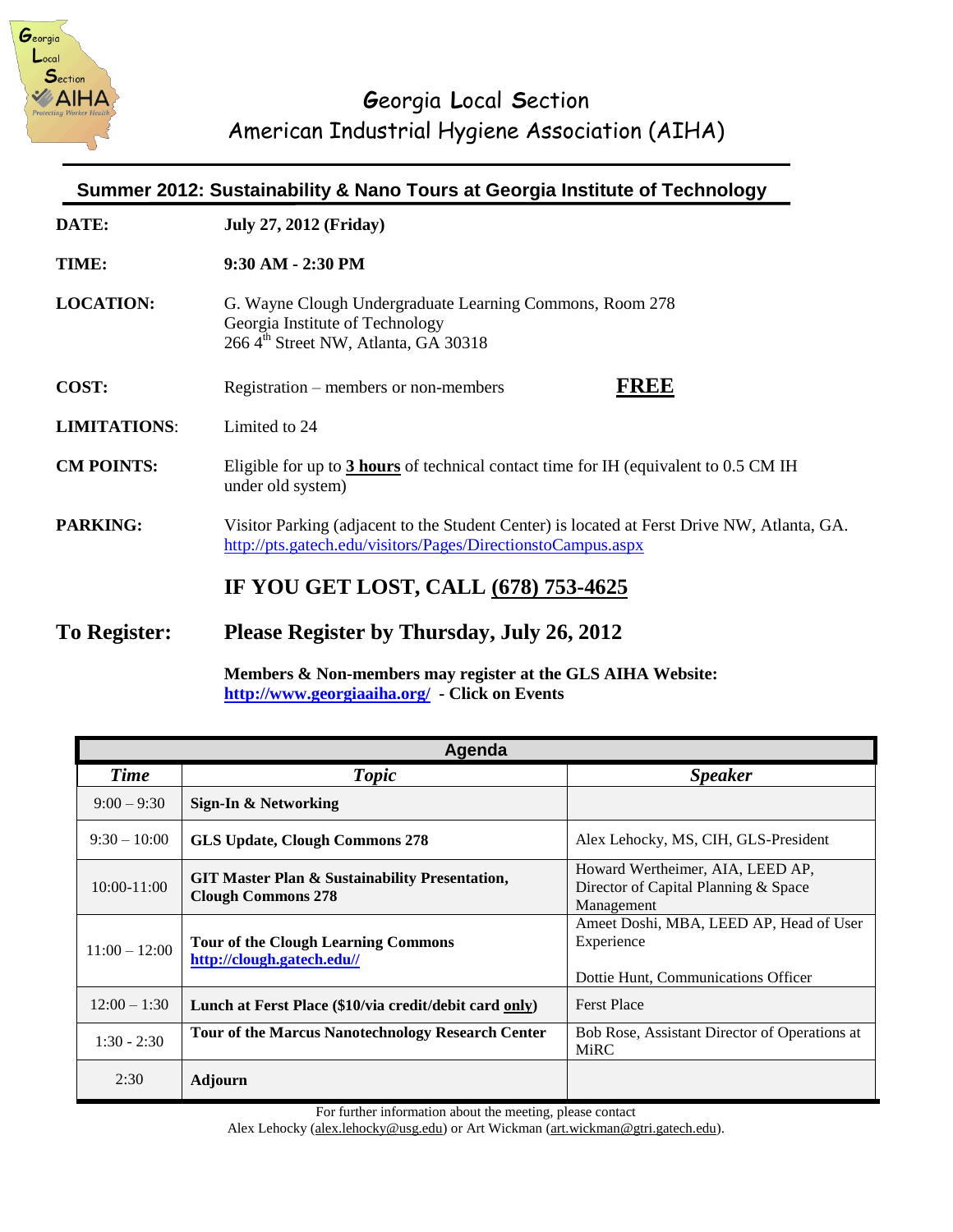

**Visitor Parking (next to the Student Center) is located at Ferst Drive NW, Atlanta, GA.** 

**The locations of Visitor Parking (2 lots), The Clough Commons, Ferst Place (lunch), and Marcus Nanotechnology are provided on the following Google Map link:** <http://maps.google.com/maps/ms?ie=UTF&msa=0&msid=215916009500607783666.0004c585ae501924a1914>

**To map your directions, click on the above link, then select "Get Directions". Once you have entered your start address, and then enter "Ferst Drive NW, Atlanta, GA" for the destination. From the visitor parking at the Student Center, the Clough Commons will be approximately 500 ft northeast. The building has solar panels and vegetation on the roof.** 

| South on I-75/85 into Atlanta                                                                                        | Driving North on I-75/85 into Atlanta                                                                                                                                                                 |  |  |
|----------------------------------------------------------------------------------------------------------------------|-------------------------------------------------------------------------------------------------------------------------------------------------------------------------------------------------------|--|--|
| Take Exit #249D (North Avenue).                                                                                      | Take Exit #249D (North Avenue, Spring Street,<br>West Peachtree Street).                                                                                                                              |  |  |
| At the top of the exit ramp, turn right onto North<br>Avenue.                                                        | At the top of the exit ramp, proceed through the<br>first intersection (Spring Street).                                                                                                               |  |  |
| Cross Techwood Drive (the first light) and<br>continue on North Avenue approximately two<br>blocks to Cherry Street. | At the next intersection (West Peachtree), turn<br>left. Continue on West Peachtree for<br>approximately one block and turn left on North<br>Avenue. Cross over the interstate and Techwood<br>Drive. |  |  |
| Turn right onto Cherry Street and then left onto<br>Ferst Drive.                                                     | Turn right onto Cherry Street and then left onto<br>Ferst Drive.                                                                                                                                      |  |  |
| Park in the visitor's parking lot adjacent to the<br>Student Center.                                                 | Park in the visitor's parking lot adjacent to the<br>Student Center.                                                                                                                                  |  |  |
| We will meet in the Room 278 of the G. Wayne Clough Undergraduate Learning Commons                                   |                                                                                                                                                                                                       |  |  |

**We look forward to seeing you there!**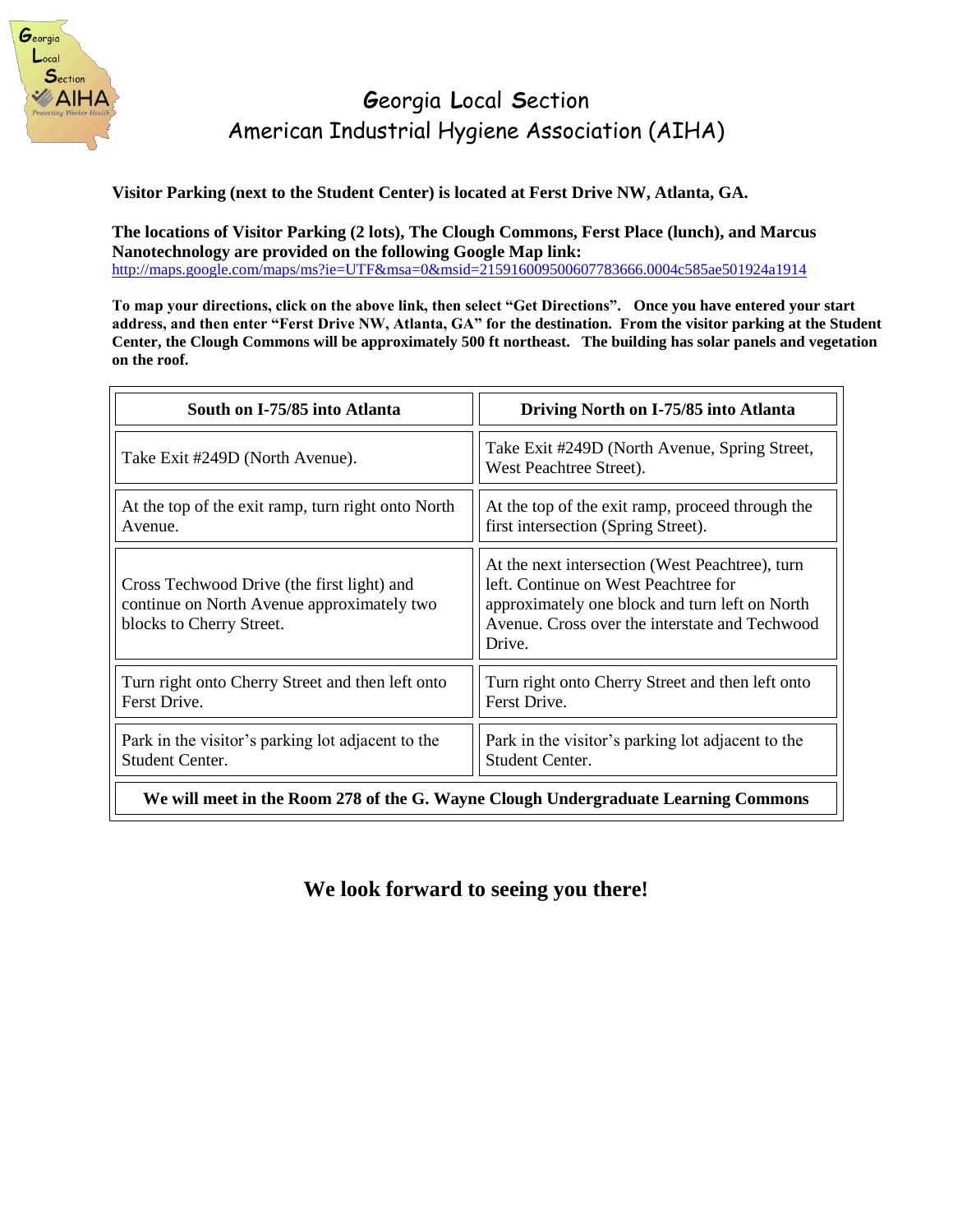

Summer Meeting 2012 at GA Tech - Google Maps

Page 1 of 1



#### Summer Meeting 2012 at GA Tech

Unlisted - 5 views<br>Created on Jul 23 - By Work - Updated < 1 minute ago

Visitor Parking  $\Theta$ 

Clough Commons (Room 278) GLS Update Sustainability Presentation **Building Tour** 

Overflow Parking

Ferst Place at Student Center  $\Theta$ (\$10 via debit or credit card)

Marcus Nanatechnology